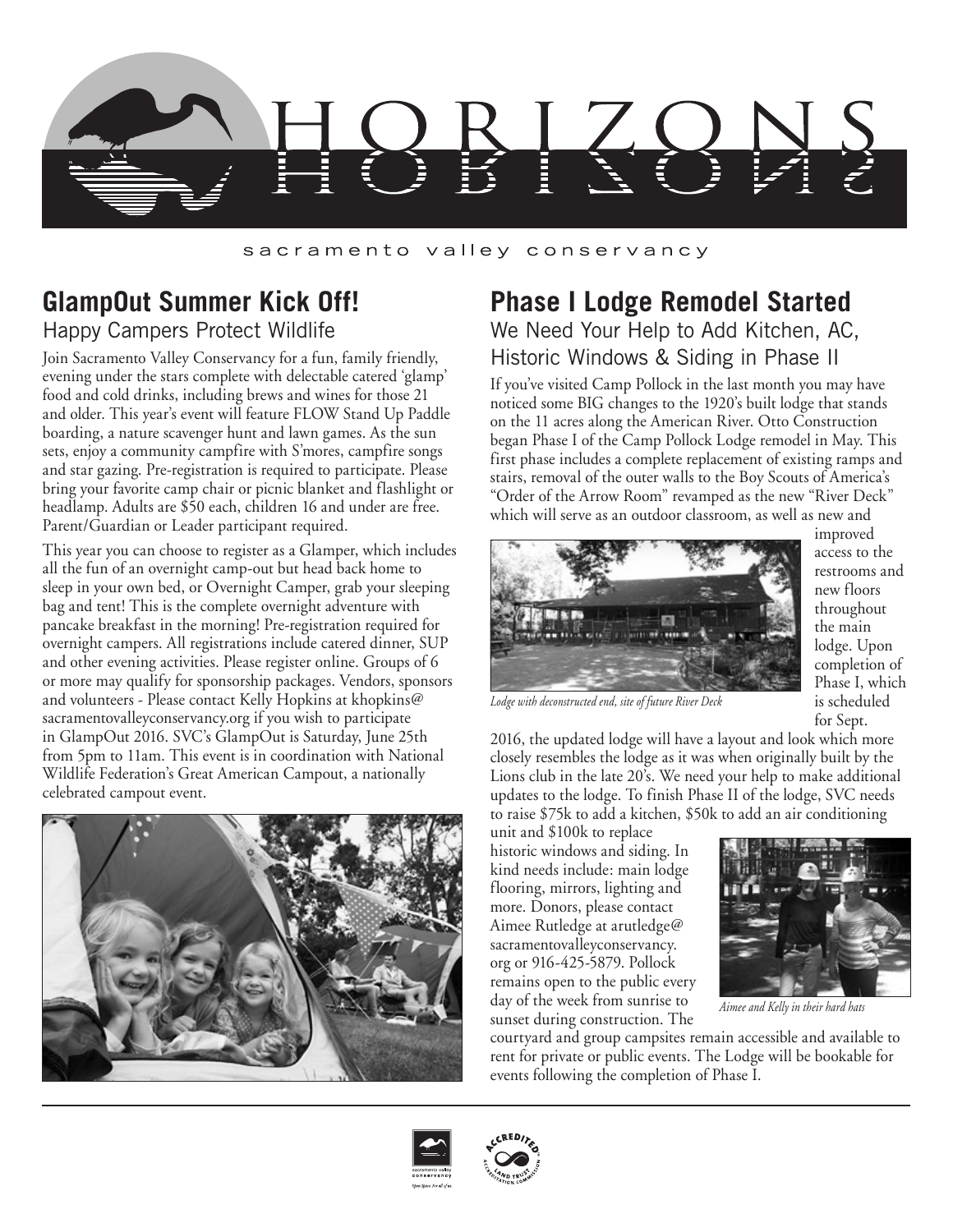

sacramento valley conservancy

Open Space. For all of us.

#### **BOARD OF TRUSTEES**

Cassie Gilson *Co-President* Curtis Fossum *Co-President* Robert Slobe *Secretary* Mike Deutsch *Treasurer* Cydney Bender-Reents Amanda Bohl Rob Donlan Kate Hart Robert Jones Natalie Kuffel Darryl Lucien Don Rose Chris Unkel Jay Ziegler

#### **EMERITUS TRUSTEES**

Russell Austin Lynn Sadler Dick Troy

#### **ADVISORY COUNCIL**

Beverly Sandeen **STAFF**

Aimee B. Rutledge *Executive Director* Wendy Baty *Administrative Director* Lucie Adams *Stewardship Director* Kelly Hopkins *Communications & Marketing Director* Evan Griffiths *Stewardship & Camp Pollock Manager* Paulette Burgess *Administrative Assistant* Fred Tracy *Stewardship Manager* Matthew Gaylord *Program Assistant* Harpreet Gidha *Accounting & Administrative Assistant* Fred Strickland *Program Assistant*

MAILING ADDRESS P.O. Box 163351 Sacramento, CA 95816 Phone (916) 731-8798 Fax (916) 924-3803

info@sacramentovalleyconservancy.org

Nonprofit ID 68-0256214 Summer 2016

# **Mountain Biking**

Returns to Deer Creek Hills

It's that time of year again. The cattle are off the Deer Creek Hills Preserve and Mountain Bikes can be



*3rd Saturday guided rides MTB Demo Day*

ridden on the preserve. It's time for mountain bikers to get out and enjoy Deer Creek Hills.

Monday Night Rides are a different route every Monday, starting June 6th through Monday October 31 (yes Halloween). Plus every 3rd Saturday join us for a docent-led ride.

SVC and FATRAC plan to run weekly rides and events all summer long. Monday night rides consist of new 3-7 mile courses set out every week for riders to explore at their own pace, gates open at 4:30pm. Monthly interpretive rides every 3rd Saturday consist of docent led rides of between 8-15 miles that include interesting info and interpretive



opportunities at many of the rest stops. SVC and

FATRAC are also cohosting the

4th annual Demo Days on Saturday September 10th. Check the event calendars at sacramentovalleyconservancy.org or fatrac. org for more info and updates on upcoming events!

FATRAC, or Folsom Auburn Trail Riders Action Coalition (Sacramento area local IMBA Chapter), has partnered with SVC to promote and help run mountain biking events at Deer Creek Hills Preserve. At over 4600 acres Deer Creek Hills Preserve is Sacramento's largest open space open to mountain biking. FATRAC actively performs trail stewardship on many of the Sacramento area's most popular trails.

## **Great Scott Road Bike Ride**

2000 riders, 30 miles, 6 hours, zero cars, breathtaking views . . .

To kick off Bike Month, SVC hosted two very popular rest stops at the 6th Annual Great Scott Bike Ride & Walk on May 1, 2016. To support 70 riders on the new Mountain Bike Route we added a rest stop at the Eagle Camp Corral on Latrobe Road. The other rest stop was on Scott Road. Local businesses who participated include Caffé Santora, Jamba Juice, Blue Grass played by Hill Country Band, tech support by Mikes Bikes and massages by National Holistic!

Join us next year for 30 miles, 6 hours, zero cars and breathtaking views! This ride is FREE and made possible by Sacramento County, El Dorado County, City of Rancho



Cordova, City of Folsom and our 50 Corridor Chambers of Commerce.

## **A Taste of the Sacramento Valley**

Celebrating Farm to Fork from our very own preserved farmlands

Save the Date! Join us on the evening of Thursday, October 13th, 2016 for Sacramento Valley Conservancy's annual Treasures of the Valley fundraising event. We will be celebrating "A Taste of the Sacramento Valley Conservancy - celebrating Farm to Fork from our very own preserved

farmlands!" Mark your calendars to join us for an evening of fine food, music, wine and entertainment in the newly updated Lodge at Camp Pollock. Tickets and sponsorship packages are available online. If you'd like to volunteer to help with the event, call 916- 731-8798 or visit our website.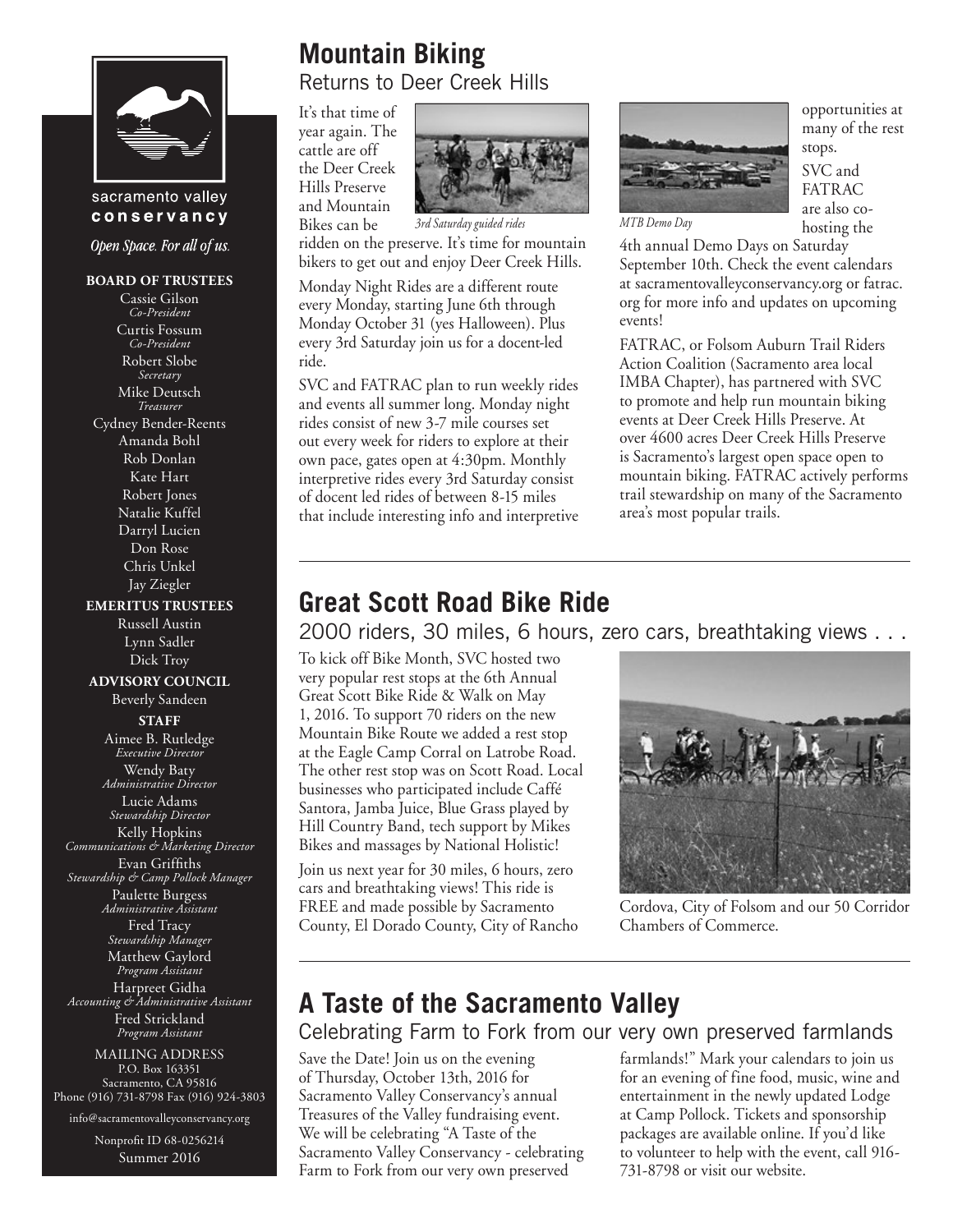# **Meet our new Board Members:**

### Natalie Kuffel

Natalie is an associate with Thomas Law Group, specializing in land use law and the California Environmental Quality Act. Prior to joining Thomas Law Group, Natalie clerked for Chief Judge Morrison C. England Jr., and interned with the Planning and Conservation



League, the Governor's Office of Planning and Research, and the Hon. Consuelo Callahan of the Ninth Circuit Court of Appeals. Prior to law school, Natalie worked for Sacramento Area Emergency Housing Center (now Next Move). Natalie has a J.D. from the University of the Pacific McGeorge School of Law a B.A. in Economics from New College of Florida.

## Don Rose

Don is a business financial consultant, providing part-time CFO services for businesses and helping them optimize performance, plan for the future, and raise capital. He has served as Chief Financial Officer for several organizations in the Sacramento area, most recently



for the Nehemiah Family of Companies, and previously for CPS Human Resource Services and Cal/West Seeds. He also served as Vice President/Treasurer of Valley Media. Don holds a BS degree in Agricultural Management from California Polytechnic State University, San Luis Obispo and an MBA from CSU Sacramento. He spends his free time hiking, mountain biking, road cycling and building trails.

## Amanda Bohl

Amanda currently serves as the Manager of Meeting of Services and Special Projects for the Delta Stewardship Council, the State's lead agency in achieving the co-equal goals of water reliability and habitat restoration. Prior to joining the Council, Amanda served as the



Economic Development Lead for the Sacramento-San Joaquin Delta Conservancy, Program Director for the American Land Conservancy's Central Valley and Foothills Program, and as the Executive Director of the Mother Lode Land Trust. Amanda has a B.A. in International Studies from Southern Oregon University and an M.S. in Community Development from U.C. Davis.

## Darryl Lucien

Darryl currently is Chief of Staff for Assemblymember Ridley-Thomas and previously held positions with other assemblymembers as Policy Director, Interim Chief of Staff and Assembly Fellow. He has worked in policy and budget development, political navigation, strategic com-



munications, event planning and fundraising and team building. His affiliations include Commissioner with the Sacramento Planning and Design Commission, Director of the Sacramento Friends of the Library, Sacramento Habitat for Humanity, Community Commission on Racial Profiling (Sacramento City) and the Sacramento Metro Chamber of Commerce. Darryl attended San Bernardino Valley College, received his B.A. in Political Science at CSU Long Beach and attended an Assembly Fellowship Program at CSU Sacramento.

| <b>Donations Form</b><br>I want to make a difference and help create                                                                                                                                                                                                                        | Here is my tax deductible donation of:<br>$\Box$ \$1000 $\Box$ \$500 $\Box$ \$250 $\Box$ \$100 $\Box$ \$50 $\Box$ Other<br>$City$ $Zip$                                                                                        |
|---------------------------------------------------------------------------------------------------------------------------------------------------------------------------------------------------------------------------------------------------------------------------------------------|--------------------------------------------------------------------------------------------------------------------------------------------------------------------------------------------------------------------------------|
| a legacy for the future and preserve<br>Sacramento's beautiful open space, natural<br>habitat and agriculture.<br><b>Gifts to the Sacramento Valley Conservancy</b><br>are tax deductible. For more info, please call<br>(916) 731-8798 or email us<br>info@sacramentovalleyconservancy.org | Contact me about: Planned Giving □ Becoming a Volunteer □<br>To make an easy and secure credit card donation,<br>visit our website www.sacramentovalleyconservancy.org<br><b>THANK YOU</b><br>sacramento valley<br>conservancy |